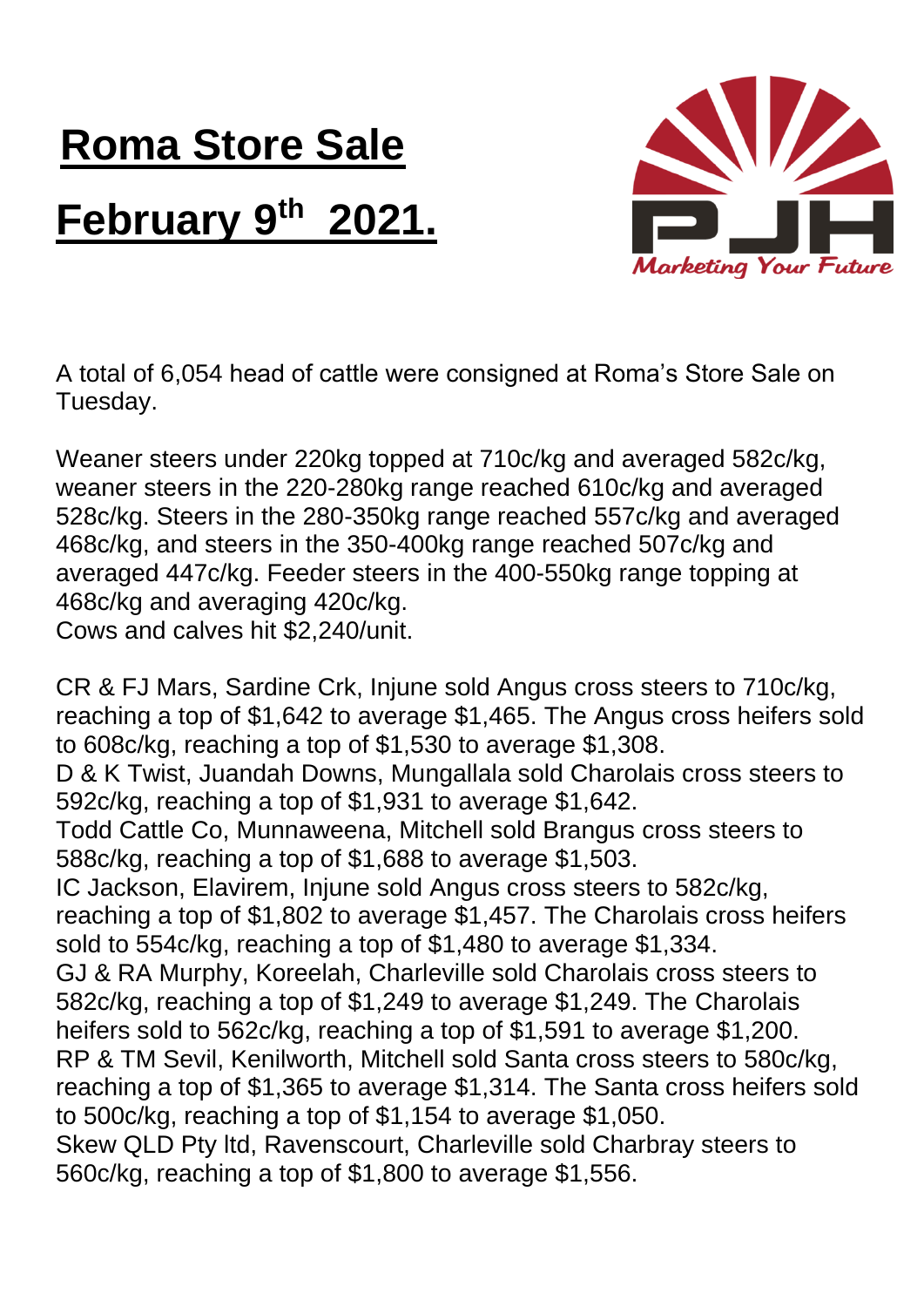M & NE McKay, Macwood, St George sold Santa cross steers to 558c/kg, reaching a top of \$1,489 to average \$1,410.

Badalia Pastoral Co, Badalia, Boulia sold Charolais cross steers to 557c/kg, reaching a top of \$1,680 to average \$1,476.

Audrey Bell, Alcurah Creek, Roma sold Charbray cross steers to 548c/kg, reaching a top of \$1,650 to average \$1,533. The Charbray cross heifers sold to 500c/kg, reaching a top of \$1,592 to average \$1,502.

Leinster Pastoral Co, Siwa, Roma sold Brangus cross steers to 526c/kg, reaching a top of \$1,860 to average \$1,502.

AW & GWW Littleton, Gabel Park, Jackson sold Droughtmaster cross steers to 522c/kg, reaching a top of \$1,319 to average \$1,319.

DA & KL York, Bainbilla, Surat sold Angus cross steers to 512c/kg, reaching a top of \$1,650 to average \$1,603.

WD & JE Purcell, Bridgeman Downs, Roma sold Angus cross steers to 502c/kg, reaching a top of \$1,767 to average \$1,767.

Dart Pastoral Co, Thirlstone, Roma sold Charolais cross steers to 494c/kg, reaching a top of \$1,793 to average \$1,713.

CA & RL Beissel, Pinetree, Roma sold Droughtmaster steers to 480c/kg, reaching a top of \$1,445 to average \$1,445.

The Bottle Tree Cattle Trust, Karalee Plains, Wandoan sold Brangus steers to 474c/kg, reaching a top of \$1,726 to average \$1,632.

Belfast Investments Nq Pty Ltd, Belfast Station, Winton sold Brahman steers to 474c/kg, reaching a top of \$1,674 to average \$1,411.

RH & RJ West, Roleen, Wallumbilla sold Angus steers to 468c/kg, reaching a top of \$1,988 to average \$1,858.

JE & DK Malone, Braeside Station, Kynuna sold Droughtmaster cross steers to 468c/kg, reaching a top of \$1,909 to average \$1,558.

DT & KA York Family Trust, Wattle Park, Wallumbilla sold Simmental cross steers to 460c/kg, reaching a top of \$2,029 to average \$1,986. Banff Downs Pty Ltd, Banff Downs, Morven sold Shorthorn cross steers to 458c/kg, reaching a top of \$2,037 to average \$1,797.

Luckona Holdings Pty Ltd, Luckona Downs, Wallumbilla sold Charolais cross steers to 440c/kg, reaching a top of \$2,046 to average \$1,758. Roseharty Grazing Co, Koonong Downs, Muckadilla sold Santa cross steers to 426c/kg, reaching a top of \$2,679 to average \$2,078.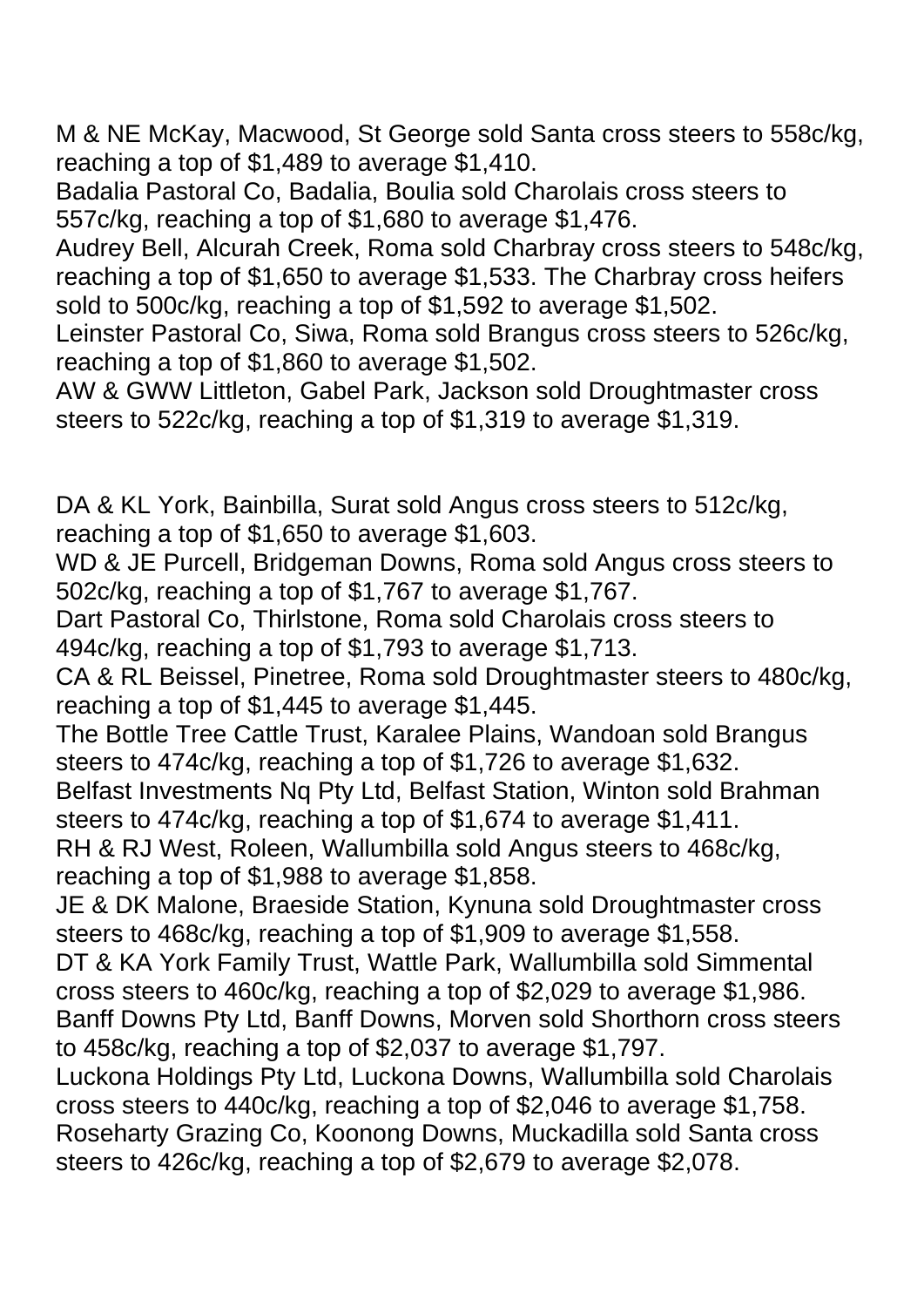Heifers under 220kg topped at 620c/kg and averaged 526c/kg, while heifers in the 220-280kg range topped at 602c/kg and averaged 504c/kg. Heifers in the 280-350kg range topped at 518c/kg, averaging 448c/kg. Heifers in the 350-450kg range topped at 484c/kg, averaging 378c/kg.

Tomcat Rural, Balgownie, Roma sold Charolais heifers to 508c/kg, reaching a top of \$1,277 to average \$1,277. TJ & JA Sorensen, Beaumont, Roma sold Charbray cross heifers to 500c/kg, reaching a top of \$1,722 to average \$1,691. Cornford Grazing Co, Molonga, Charleville sold Brangus cross heifers to 490c/kg, reaching a top of \$1,407 to average \$1,262. DH & A Humphrey, Merida, Jericho sold Simbrah cross heifers to

468c/kg, reaching a top of \$1,391 to average \$1,391.

Cows in the 300-400kg range reached 284c/kg and averaged 253c/kg, while cows in the 400kg-500kg range reached 484c/kg and averaged 297c/kg. Cows over 500kg topped at 317c/kg, averaging 302c/kg.